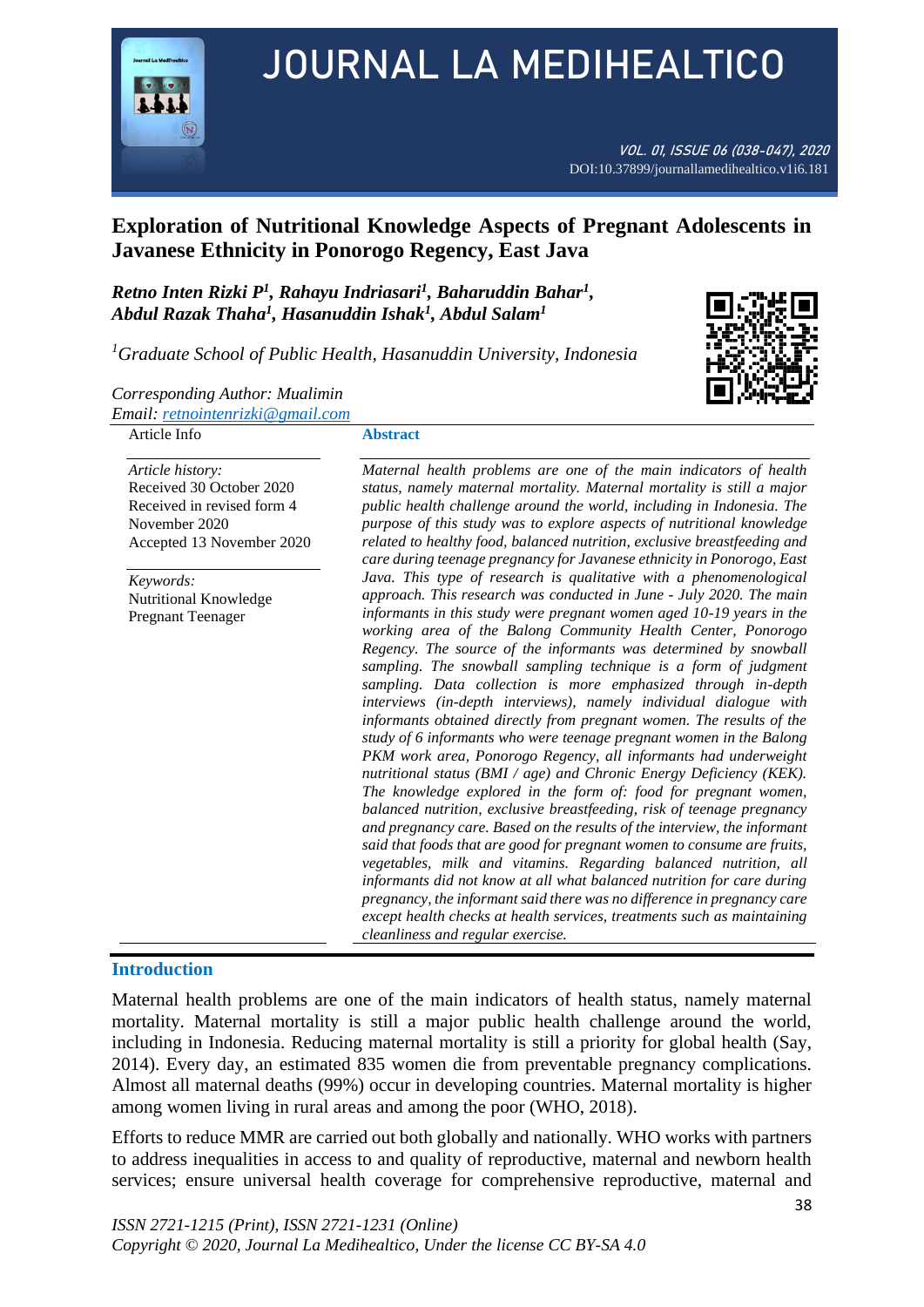newborn health care; address all causes of maternal mortality, reproductive and maternal morbidity, and related disability and strengthen health systems to collect high-quality data to respond to the needs and priorities of women and girls and ensure accountability to improve quality of care and equity (WHO, 2018).

Early marriage has a high chance of adolescent pregnancy which will have a negative impact on both the child and the mother. The factors that contribute to teenage pregnancy are culture, poverty, the role of women in society, mass media, family, education, social environment. Octaviani & Margawati (2012) in the Council on Foreign Relations in 2018 noted that Indonesia is one of the ten countries with the highest child marriage in the world

Based on data from the Central Bureau of Statistics for 2015, the prevalence rate of child marriage was already high in 2015, which is spread across 21 provinces out of 34 provinces in Indonesia. The number of child marriages based on the distribution of provinces throughout Indonesia has reached an alarming rate, namely with a percentage of 61% (sixty one percent), there are 20 provinces with a higher prevalence of child marriage than the national figure (22.82 percent). These provinces are spread across Indonesia in equal numbers between West Indonesia and East Indonesia. The five provinces which are the top five provinces with the highest prevalence are West Sulawesi (34.22 percent), South Kalimantan (33.68 percent), Central Kalimantan (33.56 percent), West Kalimantan (32.21 percent), and Central Sulawesi. (31.91) while East Java 23.17 (BPS, 2015). Whereas in 2017, there was an increase in the number of provinces which showed an increase in the number of child marriages from 2015, namely North Maluku Province and Riau Province, which are now classified as provinces that show quite high numbers (above 25%). The percentage rates for child marriage in the two provinces are 34.41% and 25.87% and East Java is still above the Indonesian average of 27.09% (BPS, 2017a).

According to data from the Central Bureau of Statistics in (2017b) the percentage of East Java women aged 10 years and over who are married under the age of 17 according to the highest regency and city is in Bondowoso district, second place is Probolinggo Regency, East Java and while Ponorogo Regency is above the average percentage of East Java above 21,158 (10 districts with the highest percentage rate).

According to Susenas 2017 percent of those who became pregnant for the first time were under 15 years old, 4.70 percent became pregnant for the first time at 15 years of age, 17.53 percent became pregnant for the first time at 16 years of age, and 38.90 percent became pregnant for the first time aged 17 year. Women before the age of 15 years and the age at first pregnancy also before the age of 15 years were 46.84 percent or nearly half. 46.84 percent of women aged 20-24 years who were married before the age of 15 and at the age of their first pregnancy were also before the age of 15 years, or nearly half of them. In fact, those whose first pregnancies were still quite large, namely 77.96 percent, which means that 3 out of 4 women aged 20-24 years who married before the age of 15 were pregnant when they were still children (BPS, 2017a). In terms of nutrition, they are classified as vulnerable because the body is still growing and the fetus requires high nutritional intake. Without the support of good knowledge and socio-economic conditions, pregnant women in their teens are prone to malnutrition. (Khomsan, 2010). A similar study by Walters et al. In 2019 in rural Malawi on 62 pregnant adolescents, the results of the study were that there was a significant difference between dietary diversity in adolescent pregnant women, only 7% of pregnant women consumed milk and eggs, RDA for adolescent pregnant women was very low, there were taboo foods this region. According to Rea et al., (2019) good knowledge is also in line with the behavior carried out by individuals, knowledge of maternal nutritional intake during pregnancy will also affect the actions or things consumed by pregnant women in meeting good nutritional needs. Various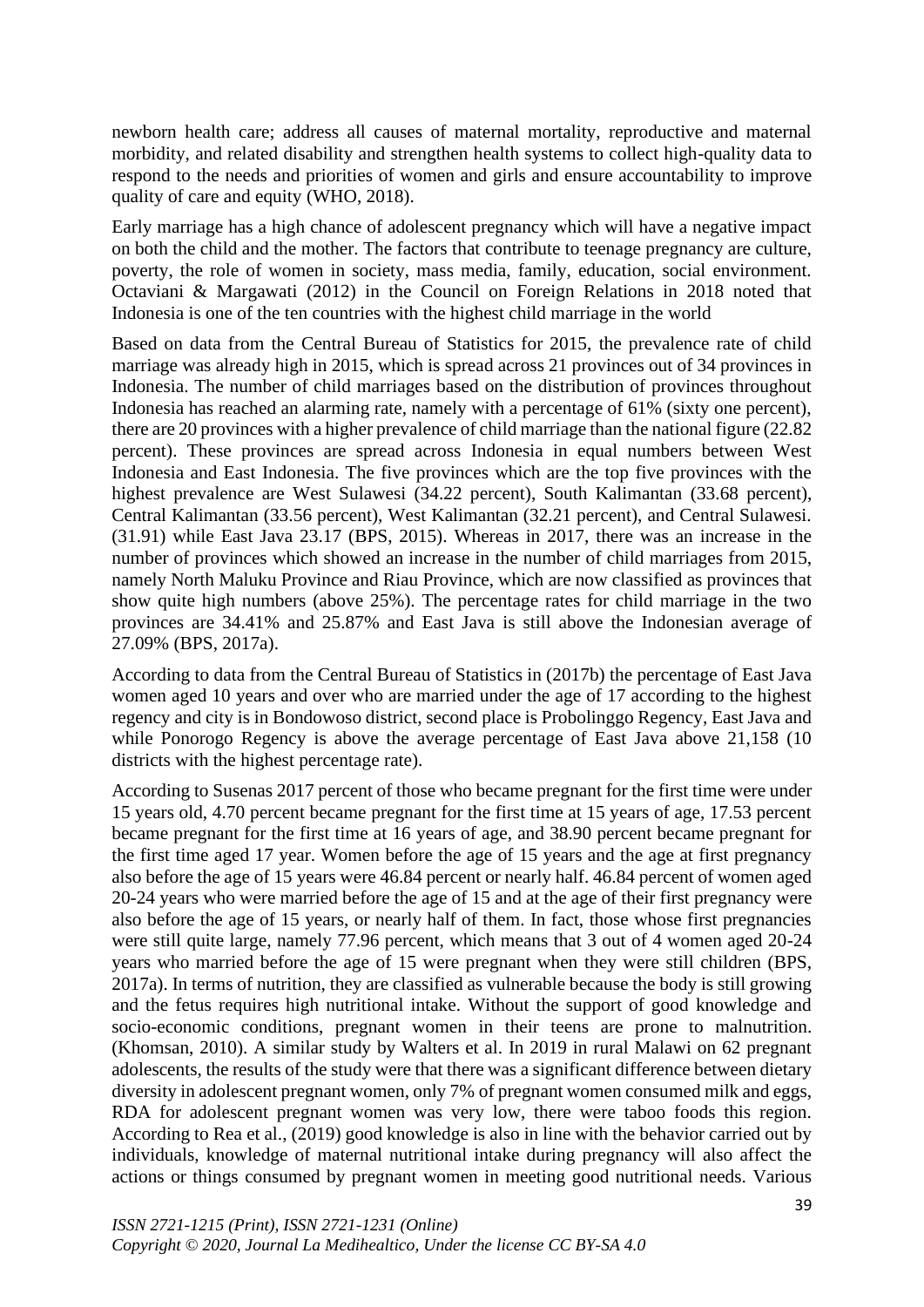factors trigger nutritional disorders in adolescence, among others: poor eating habits, misunderstanding of nutrition, excessive preference for certain foods. Therefore, the importance of knowledge related to nutrition for adolescents to change bad habits that often occur in adolescents (Marmi, 2014). The purpose of this study was to explore aspects of nutritional knowledge related to healthy food, balanced nutrition, exclusive breastfeeding and care during adolescent pregnancy in Javanese ethnicity in Ponorogo, East Java.

### **Methods**

The research design used is qualitative research using the phenomenological study approach method. Qualitative research is research that aims to understand what phenomena experienced by research subjects such as behavior, perception, motivation, action and others holistically and by means of descriptions in the form of words and language in a special natural context and by utilizing various methods. natural (Moleong, 2011). This research was conducted in districts with the highest early age marriage data in Ponorogo Regency, East Java, when the study was conducted in June - July 2020. The sources of informants were determined by snowball sampling. The snowball sampling technique is a form of judgment sampling. The sampling method with this technique is carried out in a chain, the technique of determining the sample which is initially small in number, then enlarges. Like a snowball rolling farther and bigger. And for validity it uses source triangulation as a way to compare information from indepth interviews with different informants. The informants in this study were 8 informants consisting of 6 main informants (pregnant women) and 2 supporting informants

# **Results and Discussion**

Good knowledge is also in line with the behavior carried out by individuals, knowledge about the mother's nutritional intake during pregnancy will also affect the actions or things consumed by pregnant women in meeting good nutritional needs. Various factors trigger nutritional disorders in adolescence, among others: poor eating habits, misunderstanding of nutrition, excessive preference for certain foods. Therefore, the importance of knowledge related to nutrition for adolescents to change bad habits that often occur in adolescents (Marmi, 2014). The knowledge explored in adolescent pregnant women in this study is knowledge of pregnant women eating, knowledge of balanced nutrition, exclusive breastfeeding, the risk of adolescent pregnancy and care during pregnancy.

#### **Food Knowledge for Pregnant Women**

Based on research obtained from Indepth Interview related to knowledge of good food for pregnant women, according to 4 informants, fruit and vegetables are good food for pregnant women.

*"... what ya mba, if the midwife is told to eat vegetables and fruit and drink vitamins diligently ..."* (Mrs. ND, 18)

*"… Grandma, I usually eat polite soup, mba, kelor and banana. yo, fruit and vegetables are more important now entering mba .... "* (Mrs. DW, Year18)

*"... mba hehe, that's all I don't know ..."* (Mrs. DY, Year 16)

The informant knows that healthy food such as consumption of fruits, vegetables and vitamins is good for pregnant women. The informant said that good healthy food consumed by pregnant women is vegetables, fruits and vitamins.

*"... yes, if you eat well, eat vegetables and drink milk ..."* (Ms. NA, 18 Years)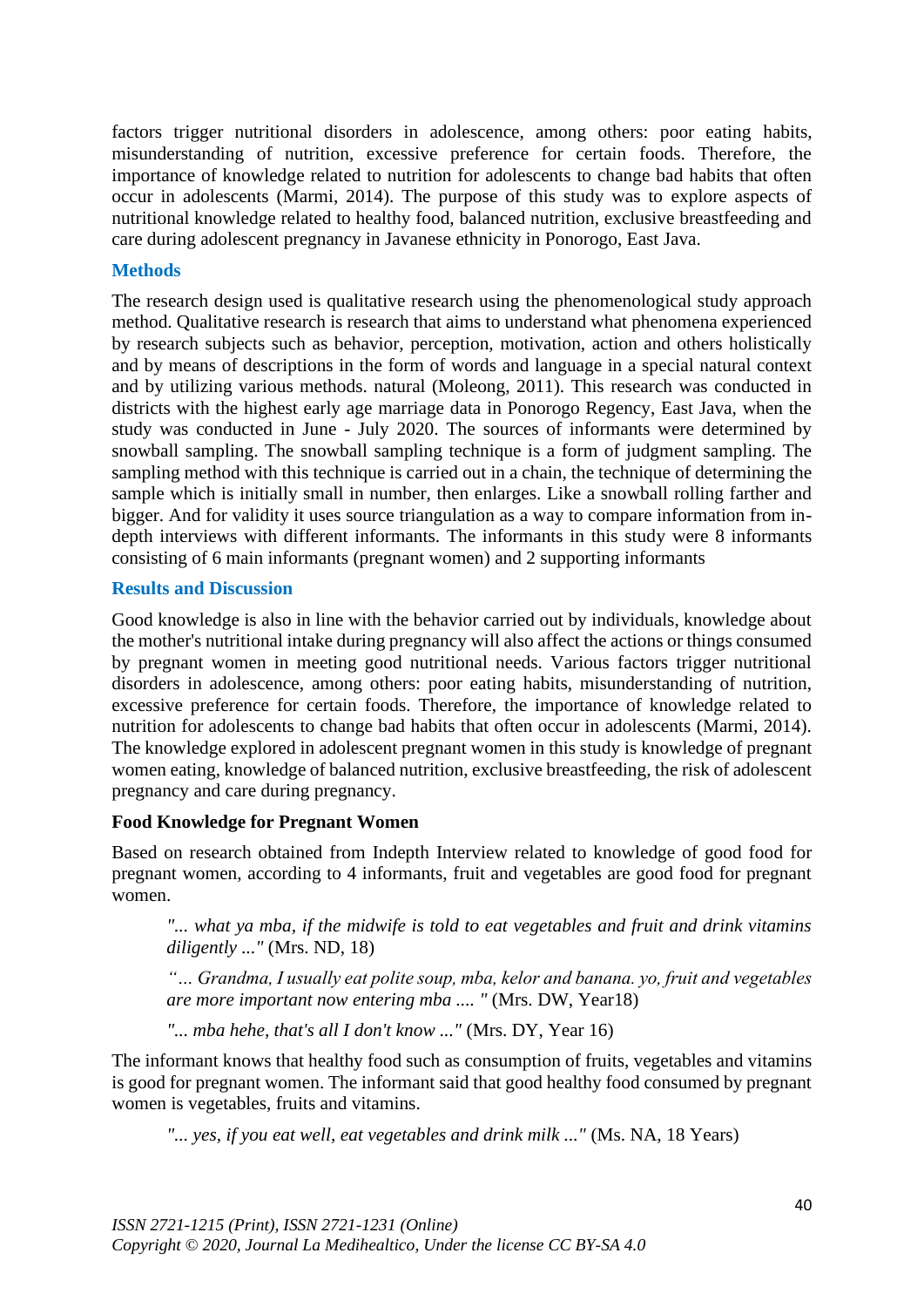*"... yes, food like you can ma'am, like fruit and vegetables, ma'am hehehe, vitamins or milk for pregnant women ..."* (Mrs. DY, 16 Years)

Two informants added that apart from vegetables, fruits and vitamins, consuming milk is also good for mothers during pregnancy. Based on the results of the interview quotation above, healthy foods for pregnant women and good for consumption during pregnancy are fruits, vegetables, milk and vitamins. All informants concluded that healthy food in the form of vegetables, fruits, milk and vitamins is for pregnant women.

The knowledge of teenage pregnant women regarding healthy food is still lacking, informants can only describe good food for pregnant women without knowing the reasons why food is good for pregnant women. Pregnant women in adolescence lack knowledge regarding what foods are good for the fetus in their womb which will have an impact on food intake, in line with research conducted by Alwina et al (2019) which was conducted on 31 samples of pregnant women in the second and third trimesters of the study. Almost all of the respondents had insufficient food intake and special attention was needed regarding teenage pregnant women.

It can also be seen from the FFQ for pregnant women, pregnant women often consume rice, eggs, processed nuts (tempeh, tofu, oncom), green vegetables (kangkong, spinach), fruits (bananas and oranges). Meanwhile, animal protein sources such as ungags (chicken, duck) are only consumed 2-4 times a week. And for the meat is only consumed once a month.

# **Balanced Nutrition Knowledge**

Balanced nutrition is a daily diet containing nutrients in the type and amount according to the body's needs by taking into account the principles of diversity or variety of food, physical activity, hygiene and ideal body weight. The principle of balanced nutrition is visualized in the form of a pyramid, for Indonesia by looking at the culture visualized as "Tumpeng Gizi Balanced" with 4 principles of balanced nutrition, a variety of foods according to needs, cleanliness, physical activity and monitoring ideal body weight (Marmi, 2014).

Based on information obtained from Indepth Interview related to knowledge of balanced nutrition, all informants said they did not know about balanced nutrition.

*"... yes, mba hehe fruit vegetables are good for pregnant women"*

*"I don't know what balanced nutrition is, mba ..."* (Ms. DS, 17 years)

*"… Healthy food, mba? like vegetables and drinking milk…. "* (Mrs. DW, 18 Years)

*".... food that has content that is good for health, mba? ..."* (Mrs. ND, 18 years)

*"... I don't know mba, just found out ..."* (Ms. NA, 18 years)

*"... no mba ..."*

*"... vegetables, fruit, I know the most, but they say it's good to eat meat too ..."* (Mrs. DY, 16 years)

*"... for pregnant women I usually eat more of that earlier, ma'am .."*

*"" I don't know, ma'am ... "* (RH, 19 years old)

Based on the results of the interview, all informants did not know about balanced nutrition, the informants only described foods that are good for pregnant women to consume, such as vegetables, fruits, milk and meat that are good for pregnant women. The informants considered that the source of the nutrients needed was in foods such as vegetables, fruit, milk and meat. Informants do not know at all about balanced nutrition, if pregnant women do not know or lack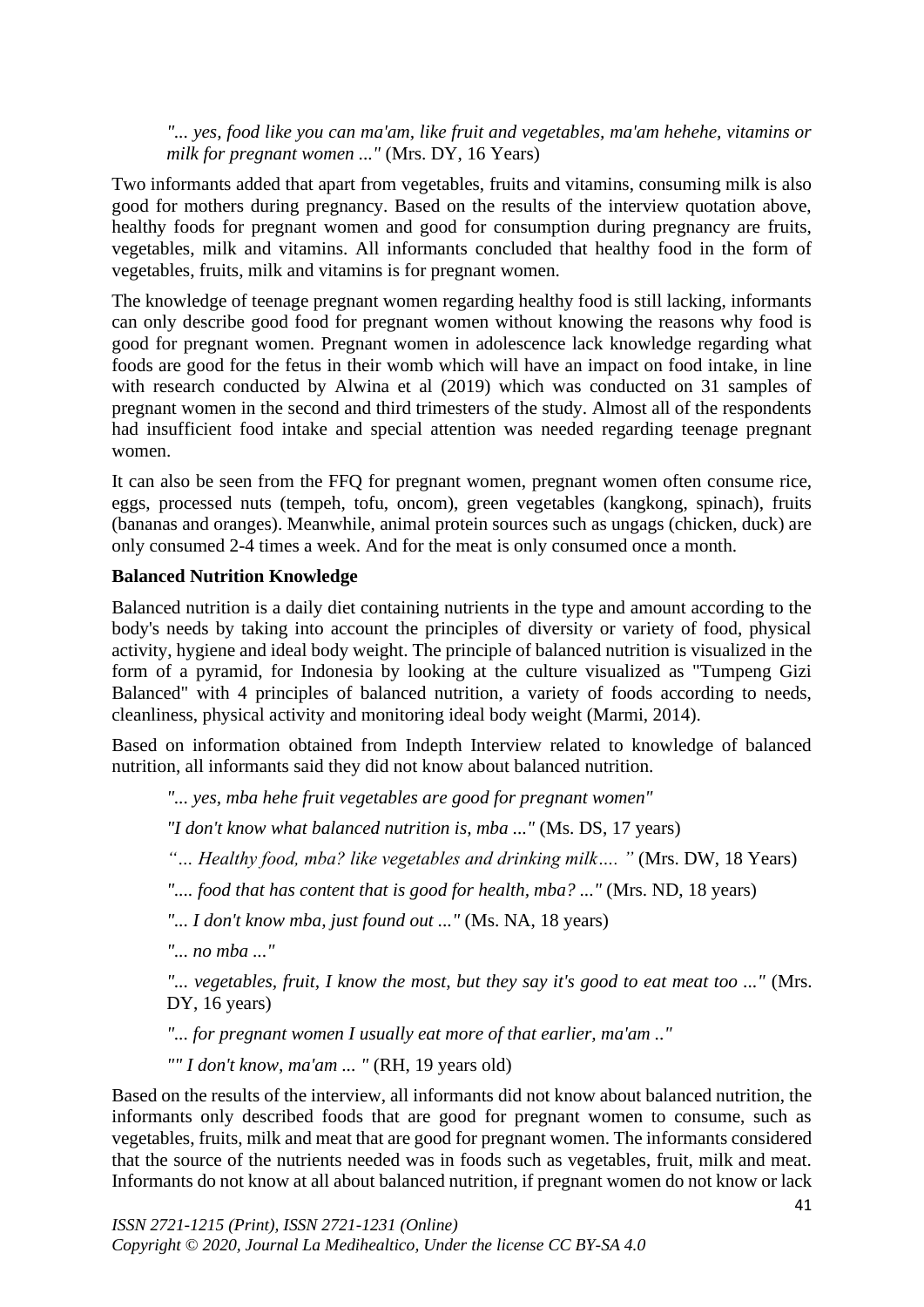of knowledge about the fulfillment of nutrition for pregnant women will have an impact on the nutritional status of the mother and the health of the fetus or the mother herself.

Research conducted by Fujiana (2020) concludes that young age and immature growth and development make adolescent girls experience difficulties in carrying out the role of motherhood. Lack of knowledge and experience causes teenage girls not to be optimal in giving the best for their children. Nurses, especially maternity nurses, can provide health education to young women in carrying out pregnancy, childbirth and providing care for newborns.

# **Knowledge About Exclusive Breastfeeding**

Based on information obtained from Indepth Interview related to knowledge about exclusive breastfeeding. 5 informants said they did not know about exclusive breastfeeding and 1 informant said exclusive breastfeeding was given to babies for up to 2 years.

*"… ..Waahhh what is that mba hehe…"* (Ms. DS, 17 years)

*".... Wow, what is it, you just heard hahaha ..."* (Mrs. DW, 18 Years)

*"… .What's that mba hehe…"* (Mrs. DY, 16 years)

*"... I don't know ma'am ..."* (RH, 19 years old)

*"... exclusive breastfeeding is breastfeeding until how many months, as long as I know ..."* (Mrs. ND, 18 years)

Based on the results of the interview, the informants did not know about exclusive breastfeeding, 4 informants were very unfamiliar with exclusive breastfeeding and did not know the meaning of exclusive breastfeeding. 1 informant seemed to know about exclusive breastfeeding but it was incomplete and forgot to what age breastfeeding was given.

*"… .Asi exclusively mengaASI for 2 years, yeah, you know that…"* (Ms. NA, 18 years)

The informant explained that he was related to knowing about exclusive breastfeeding, said that exclusive breastfeeding was given until the age of the baby was 2 years old but did not explain completely about exclusive breastfeeding. Knowledge related to exclusive breastfeeding is knowledge that pregnant women must have before giving birth because the benefits of breastfeeding are very much for the health of the baby. Lack of knowledge will have an impact on the actions of the mother in caring for the baby later.

The results explained that related to the knowledge of pregnant women about balanced nutrition and exclusive breastfeeding, all informants did not know about balanced nutrition and exclusive breastfeeding. Breast milk (ASI) is the best food for babies. Breast milk has advantages in terms of nutrition, immune power, psychology, economics and so on. Breast milk has nutrients (nutrients) that are suitable for babies, containing fat, carbohydrates, protein, salt and minerals and vitamins. Contains protective substances in the form of lactosibilus bifidus, lactoferrin, lysozyme, complement C3 and C4, antibodies and does not cause allergies (Marmi, 2014). The results of research from Fau et al (2019) show that 20.8% of adolescent mothers provide exclusive breastfeeding in Luahagundre Maniamolo District. The results of the chi square test showed that the variables of knowledge ( $p = 0.004$ ), attitude ( $p = 0.001$ ), belief ( $p = 0.001$ ), support from health professionals ( $p = 0.001$ ), husband / family support (p  $= 0.001$ ), and the influence of social media (p  $= 0.001$ ) which means that all variables have a relationship with exclusive breastfeeding of adolescent mothers to infants.

#### **Adolescent Pregnancy Risk Knowledge**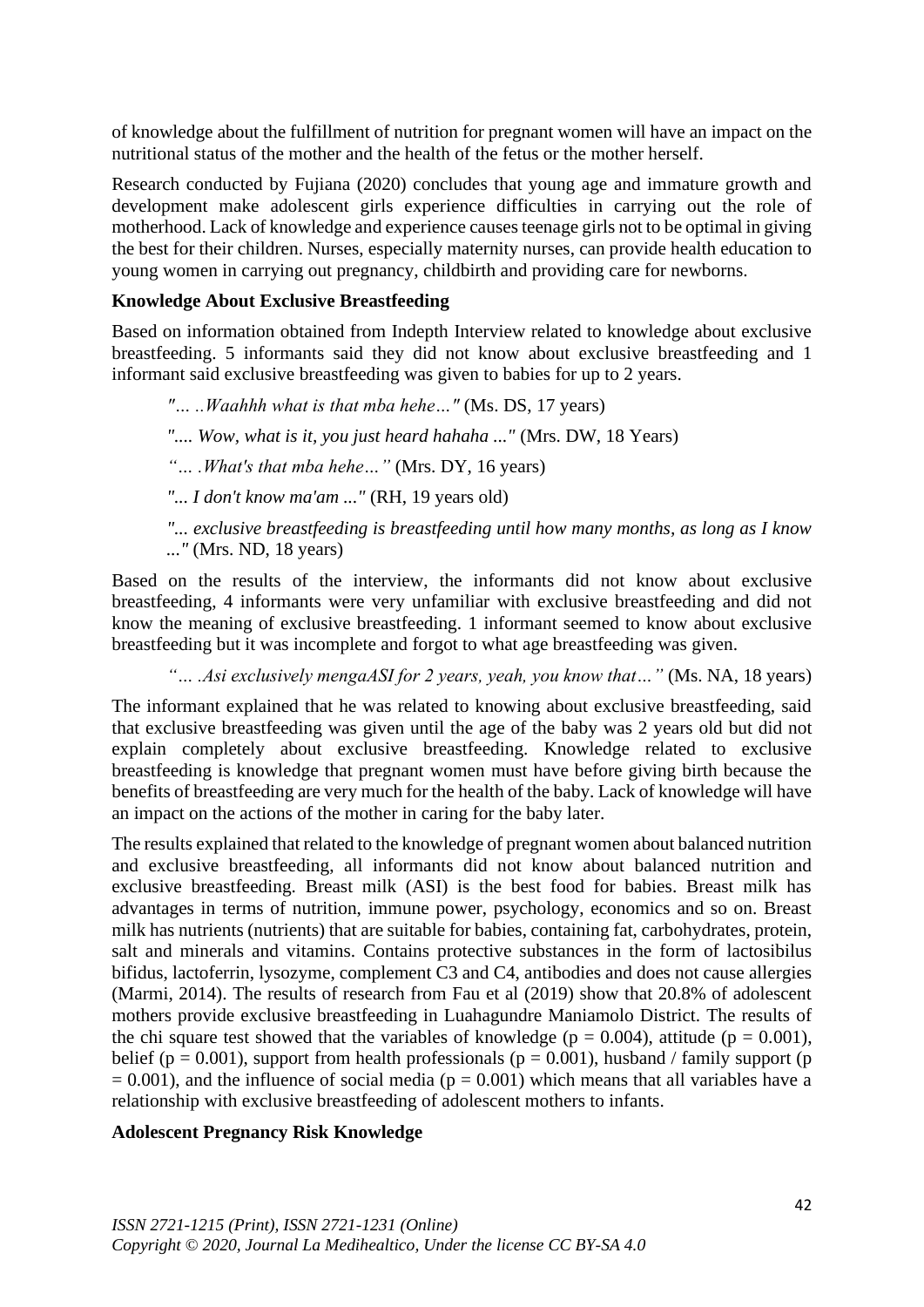Based on information obtained from Indepth Interview, 4 informants said they did not know about the risk of teenage pregnancy and 2 informants said that teenage pregnancy had more risks.

*"…… I don't know either ma'am hehehe ……"* (NA mother, 18 years)

*"... ... I don't know, ma'am, it's the same as pregnant women in general ..."* (Mrs. DS, 17 Years)

*"... no ma'am? ..."*

*"... do you feel bad, ma'am? ..."* (Mrs. DW, 18 years)

*".... I don't know ma'am ...."* (Mrs. RH, 19 Years)

Based on the results of the interview, the informant did not know the risk of teenage pregnancy. 4 informants did not know about the risk of teenage pregnancy.

*"... no mba, ehh but have you ever heard of it if it's more dangerous ..."*

*"Have you ever seen ndek tv if it is more difficult to get pregnant at a young age and it is said that the possibility of a miscarriage is also possible"* (Mrs. DY, 16 years)

*"... ya know, just being told that at a young age there are many risks but it's already already too mba ..."*

*"... I was told that my family was close to that, mba, told to be careful, they were told to take care of their health, they said that my age was still vulnerable, especially when I was still pregnant and I said that my age was still young to get pregnant ..."* (Ibu ND,18 Tahun)

Based on the results of the interview, 2 informants had heard about the risk of teenage pregnancy and said that being pregnant at adolescence had more risks. The informant obtained information related to the risk of teenage pregnancy from TV and family.

Suryaningsih's research (2019) examined the relationship between miscarriage and anemia with young marriage in the village of Hapesepo Lama with a sample of 78 pregnant women using a random sampling method. The results showed that there was no significant relationship between miscarriage and maternal age, but there was a significant relationship between anemia during pregnancy and the age of young pregnant women. Research conducted by Ogawa et al (2019) in a hospital in Japan, the results of the study showed that those under 20 years of age are at risk of preterm delivery and LBW compared to pregnant women aged 24-24 years at several hospitals in Japan.

In the research of Suryaningsih, et al. In 2019, they examined the relationship between miscarriage and anemia with young marriage in the village of Hapesepo Lama with a sample of 78 pregnant women using a random sampling method. The results showed that there was no significant relationship between miscarriage and maternal age, but there was a significant relationship between anemia during pregnancy and the age of young pregnant women. A similar study by Hapisah and Ahmad Rizani in 2015 used an analytical survey with a sample of 80 people with a random sampling system with systematic sampling. The results of the study were 18 people (22.5%) respondents with no anemia and 31 people (38, 75%) of respondents have anemia. There is a relationship between teenage pregnancy and the incidence of anemia, the Chi-Square test results obtained p value  $= 0.013$ .

#### **Food Restrictions**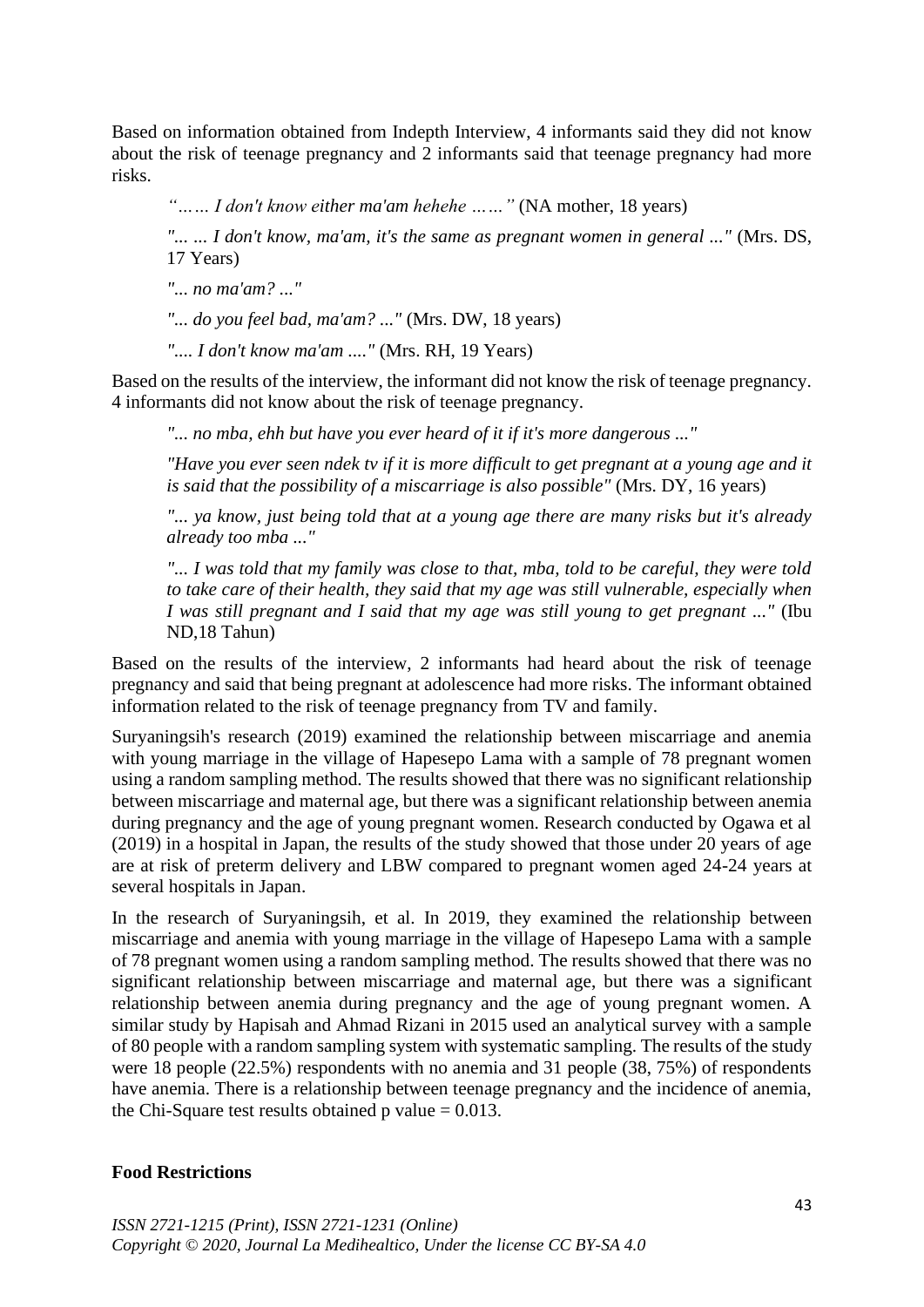Pregnant teenagers without good nutrition knowledge will easily be swallowed up by myths about various taboo foods and scientifically incorrect dietary taboos. In the research conducted by Fatmawati et al (2019) from the results of this study it can be concluded that there is a relationship between education and nutritional knowledge with the nutritional status of pregnant women in low-income families in Bandar Lampung City.

Based on information obtained from Indepth Interview, all 5 informants have different dietary restrictions and 1 informant does not have any dietary restrictions.

*"... yes, at most you can eat spicy ..."* (Ms. NA, 18 Years)

Based on the results of the interview, there were informants who were challenged by spicy food during pregnancy.

*"... Papaya mba, your back must hurt, you can't get ice at the same time because the effect is a bit painful in your body ..."*

*"... yes mbs is the most afraid of having a big baby ..."*

*".. oh it is forbidden to eat in the mattress, you said the husband's family made growth slow, Javanese people are strange, the ban, mba .."*

*"... Papaya and coconut milk and the soup leaves, mba, you can't eat soup leaves ..."* (Mrs. ND, 18 years)

Based on the results of the interview, there were informants who were challenged by several foods and there was a prohibition on eating on the bed. Informants are prohibited from eating papaya, drinking ice water, soup leaves, papaya vegetables and eating on the bed because they feel sore after eating papaya.

*"... Ma'am, I can't eat catfish, banana flowers, kweni fruit, durians and enom pineapples? ..."*

*"... with Moringa, all of them are not allowed, because it is for driving away spirits ..."* (Ms. DS, 17 years)

Based on the results of the interview, there were informants who were challenged by several foods. Informants were prohibited from eating catfish, manga kuweni fruit, durian, young pineapple and moringa leaves.

*"... feel sick, mom, it's forbidden to eat sour and spicy mba ..."*

*".. still have mba, I can't eat catfish, banana flowers, and young pineapples .."* (Mrs. DY, 16 years)

Based on the results of the interview, there were informants who were challenged by several foods, the informants were prohibited from eating acids, spicy food, catfish, banana flowers and young pineapples.

*"... eat pineapple and banana flowers, ma'am? In the village, you can't eat pineapple and banana fruit ..."* (RH, 19 years old)

Based on the results of the interview, there were informants who were challenged by several foods, in the village, the informant's mother was prevented from eating pineapple and bananas.

*".. no" eat, eat everything ... "* (Mrs. DW, 18 years)

Based on the results of the interview, there were informants who did not have any dietary restrictions at all when they were pregnant, which were believed by the informants to be information that was given from generation to generation and is preserved until now, the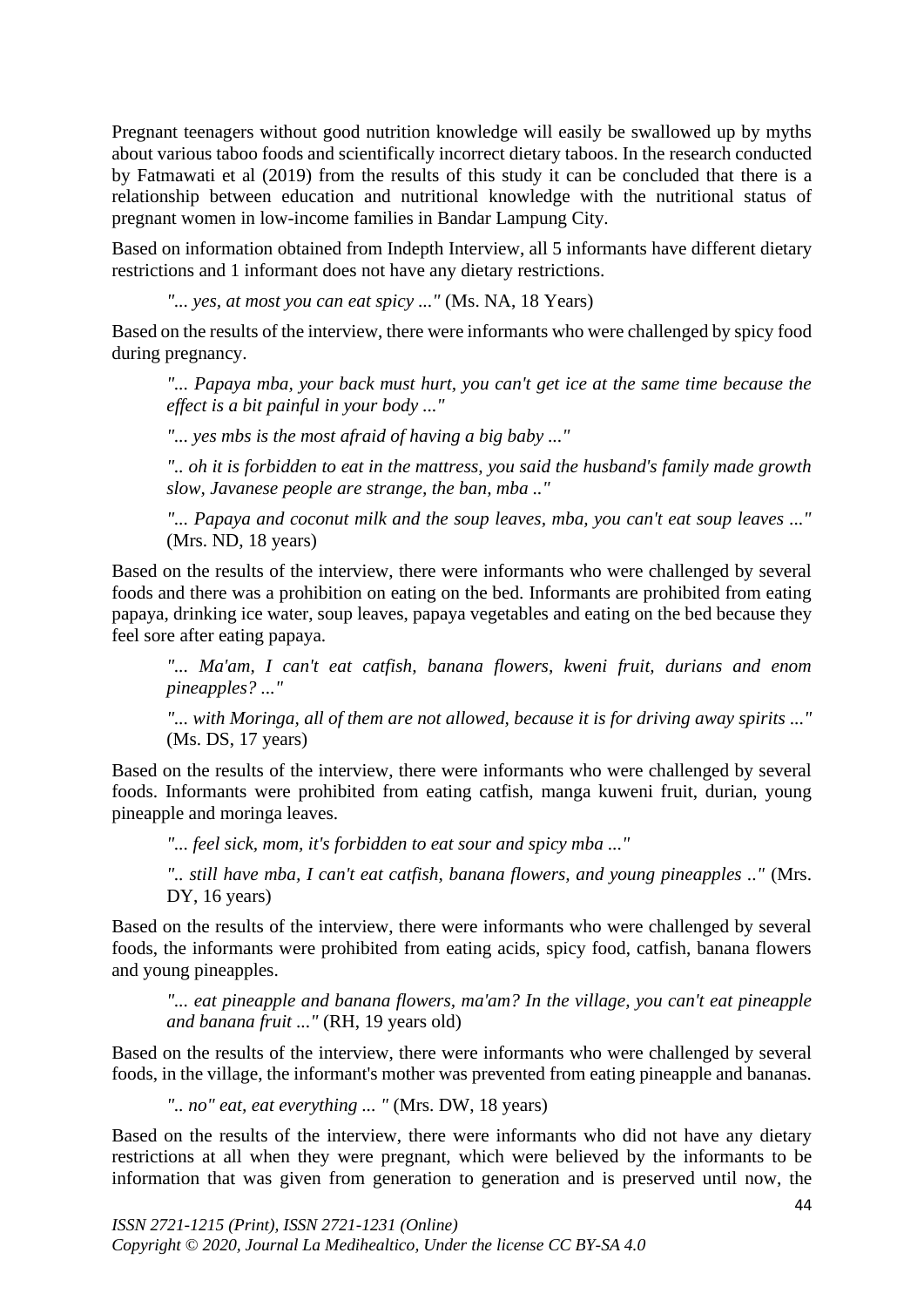informants believed that dietary restrictions would have an impact on the baby after birth. Research conducted by Susanti, et al. In 2011 in the city of Jepara showed that there was a relationship between the culture of abstinence from food and the nutritional status of pregnant women in the third trimester, there was no relationship between economic status and knowledge of nutrition and nutritional status in pregnant women in the third trimester ( $p =$ 0.002;  $p = 0.097$ ;  $p = 0.097$ ;  $\alpha = 0.05$ ). (Susanti et al, 2010). Sudirman et al (2020) also conducted a study looking at the more specific socio-cultural relationship of dietary abstinence with the nutritional status of pregnant women in Antang Makassar housing in 2020, there is a significant relationship between dietary restrictions and the nutritional status of pregnant women

Reported elsewhere in several African and Asian countries, where some groups are restricted in their diet during pregnancy. However, the reasons behind avoiding consumption of these foods vary within these communities. For example, Fulla ethnic women in Gambia are prohibited from eating certain types of foods rich in carbohydrates, animal protein and micronutrients during pregnancy for various reasons, leading to high protein / calorie malnutrition during childhood and pregnancy in the country (Pérez & García , 2013). Poor nutrition during pregnancy also puts many mothers at high risk during labor (Chakona & Shackleton, 2019).

Based on the results of research from the results of interviews with informants who support traditional leaders, there are dietary restrictions and traditions related to pregnant women.

*"At most, if you are 3 months pregnant then there is brokoi! Brokoi…. What if the Indonesian language is thankful I hope for blessings "*

*"The woman is the origin of the word for Barokah, 3 months old or Selamatino, Karane people say, save it for 30 days and 35 days."*

*"For 7 months, the name is staying 7 months to bathe the bae flowers. Later the man will split a coconut. Then the coconut is depicted as a puppet, the wayang characters continue to be after bathing, the coconut is split open if the hemisphere is straight, it means the same between the left side and the right side, then the child will be a girl, if the hemisphere is one-sided or one-sided it means the child is a boy "*

*"Each person's taboo is different, mba"*

*"The food is hot food, it can't be hot like jackfruit you can"*

*"Mango kueni is not allowed"*

*"It's hot the effect is hot, mba"* (Mr. SP, 52 years)

The informant said that there are traditions such as brokoi and tingkepan which are carried out at the age of 3 and 7 months of pregnancy as a form of gratitude, a tradition that is carried out as gratitude for the gift given by the god of abstinence to eat for pregnant women such as manga and jackfruit are believed by the surrounding community because they are hot .

The foods most frequently avoided during pregnancy are meat products (chicken, wild meat and red meat), fish, potatoes, fruit (oranges and other fruits that are identical in color such as oranges, peaches, pineapples and guavas), nuts. - nuts, eggs, butternut and pumpkin. Most of the foods reported as taboo are rich sources of essential micronutrients (nuts, eggs, offal, all fruits, pumpkin and butternut), protein (bushmeat, fish, eggs, chicken, organ meats and nuts) and carbohydrates (potatoes), which are very important for maternal health and child development (Zerfu et al., 2016; Diana et al., 2018). The prohibition and prohibition of eating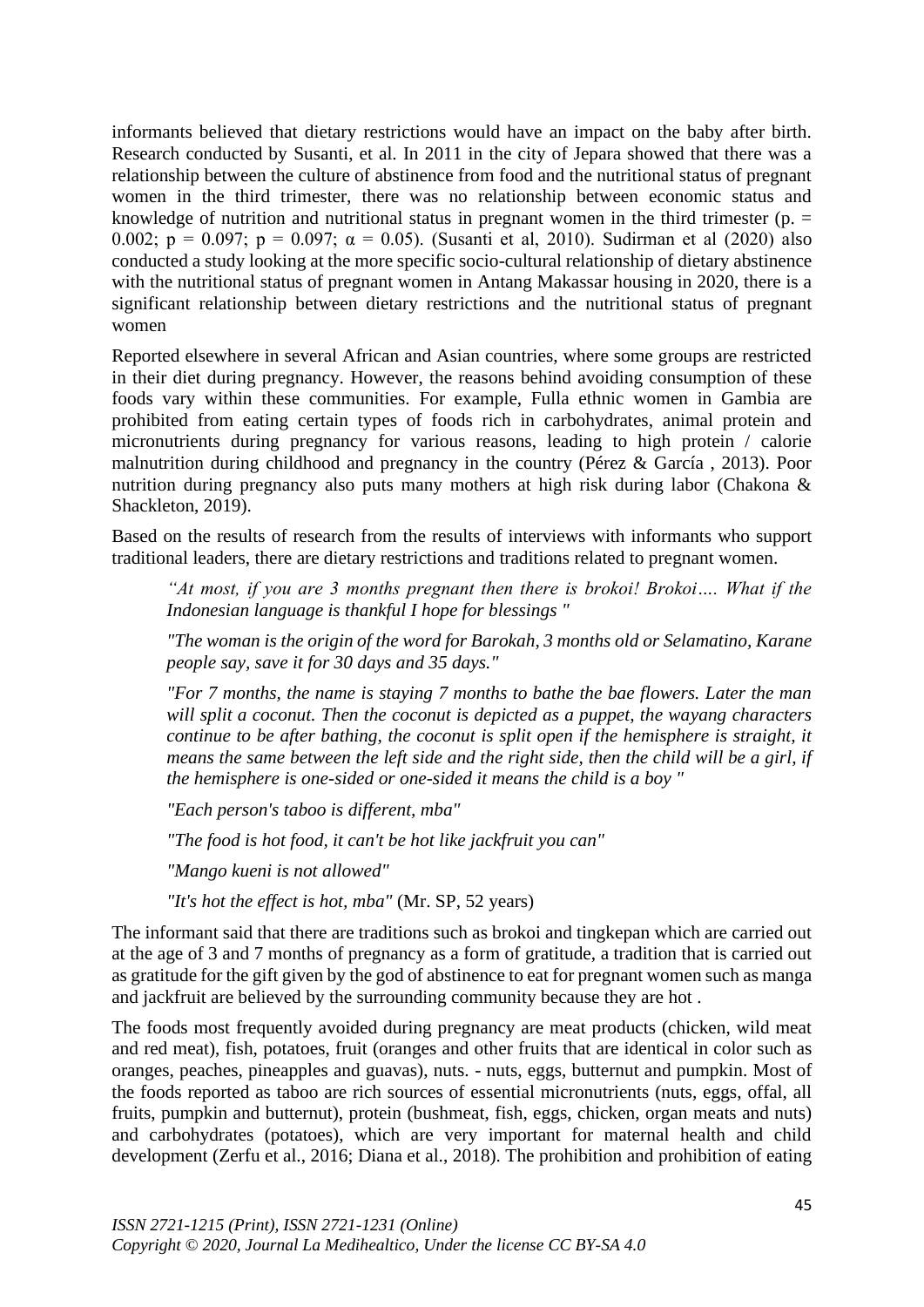for pregnant women is very detrimental to pregnant women themselves. Foods that are prohibited from containing good nutrition for pregnant women.

#### **Conclusion**

It shows that 6 informants have nutritional problems, namely thinness and Chronic Lack of Energy (KEK). In terms of knowledge, the informants can mention the types of healthy eating that are good for pregnant women such as fruits, vegetables, milk and vitamins. Informants who do not know about balanced nutrition can give examples of types of food. Regarding exclusive breastfeeding, there were no informants who knew the meaning of exclusive breastfeeding and finally the knowledge related to dietary restrictions 5 informants had dietary restrictions that were passed down from generation to generation and were obeyed by pregnant women, dietary restrictions such as ice water, catfish and eating sweet foods were believed to be make the baby big and difficult in the birth process. Pineapple and mango kuweni are hot and will make the fetus miscarry. Eating restrictions are obtained from parents (mothers) and grandmothers, eating restrictions are believed to affect the health of the fetus in the womb of pregnant women. Knowledge of teenage pregnant women about pregnancy and knowledge of nutrition during pregnancy is still classified as lacking.

### **References**

- Alwina, H. I., Kartasurya, M. I., & Pradigdo, S. F. (2019). Gambaran Asupan Makan Remaja Hamil Trimester III Di Wilayah Kerja Puskesmas Mondokan Kabupaten Sragen. *Jurnal Kesehatan Masyarakat (e-Journal)*, *7*(1), 297-303.
- BPS. (2015). *Situasi Perkawinan Anak di Indonesia Tahun 2015*. Available from:: [www.koalisiperempuan.or.id/wp-content/uploads/2017/12/Lampiran-I-rilis](http://www.koalisiperempuan.or.id/wp-content/uploads/2017/12/Lampiran-I-rilis-perkawinan-anak-12-des-15-2.pdf)[perkawinan-anak-12-des-15-2.pdf](http://www.koalisiperempuan.or.id/wp-content/uploads/2017/12/Lampiran-I-rilis-perkawinan-anak-12-des-15-2.pdf)
- BPS. (2017a). *Situasi Perkawinan Anak di Indonesia Tahun 2017*. Available from:: http://www.koalisiperempuan.or.id/wp-content/uploads/2017/12/Lampiran-I-rilisperkawinan-anak-18-des-17-2.pdf
- BPS. (2017b). Persentase Perempuan Jawa Timur Usia 10 Tahun Ke Atas yang Kawin di Bawah Umur (Kurang dari 17 Tahun) menurut Kabupaten/Kota, 2009-2016. [https://jatim.bps.go.id/statictable/2017/06/09/465/persentase-perempuan-jawa-timur](https://jatim.bps.go.id/statictable/2017/06/09/465/persentase-perempuan-jawa-timur-usia-10-tahun-ke-atas-yang-kawin-di-bawah-umur-kurang-dari-17-tahun-menurut-kabupaten-kota-2009-2016-.html)[usia-10-tahun-ke-atas-yang-kawin-di-bawah-umur-kurang-dari-17-tahun-menurut](https://jatim.bps.go.id/statictable/2017/06/09/465/persentase-perempuan-jawa-timur-usia-10-tahun-ke-atas-yang-kawin-di-bawah-umur-kurang-dari-17-tahun-menurut-kabupaten-kota-2009-2016-.html)[kabupaten-kota-2009-2016-.html](https://jatim.bps.go.id/statictable/2017/06/09/465/persentase-perempuan-jawa-timur-usia-10-tahun-ke-atas-yang-kawin-di-bawah-umur-kurang-dari-17-tahun-menurut-kabupaten-kota-2009-2016-.html)
- Chakona, G., & Shackleton, C. (2019). Food Taboos and Cultural Beliefs Influence Food Choice and Dietary Preferences among Pregnant Women in the Eastern Cape, South Africa. *Nutrients*, *11*(11), 2668.
- Diana, R., Rachmayanti, R. D., Anwar, F., Khomsan, A., Christianti, D. F., & Kusuma, R. (2018). Food taboos and suggestions among Madurese pregnant women: a qualitative study. *Journal of Ethnic Foods*, *5*(4), 246-253.
- Fau, S. Y., Nasution, Z., & Hadi, A. J. (2019). Faktor Predisposisi Ibu Usia Remaja Terhadap Pemberian ASI Eksklusif pada Bayi di Kecamatan Luahagundre Maniamolo Kabupaten Nias Selatan. *MPPKI (Media Publikasi Promosi Kesehatan Indonesia): The Indonesian Journal of Health Promotion*, *2*(3), 165-173.
- Fatmawati. F., Angraini, D. I., & Himayani, R. (2019). *Hubungan Pendidikan dan Pengetahuan Gizi Dengan Status Gizi Ibu Hamil pada Keluarga dengan Pendapatan Rendah di Kota Bandar*. *Medula 8*(24), 225–229.